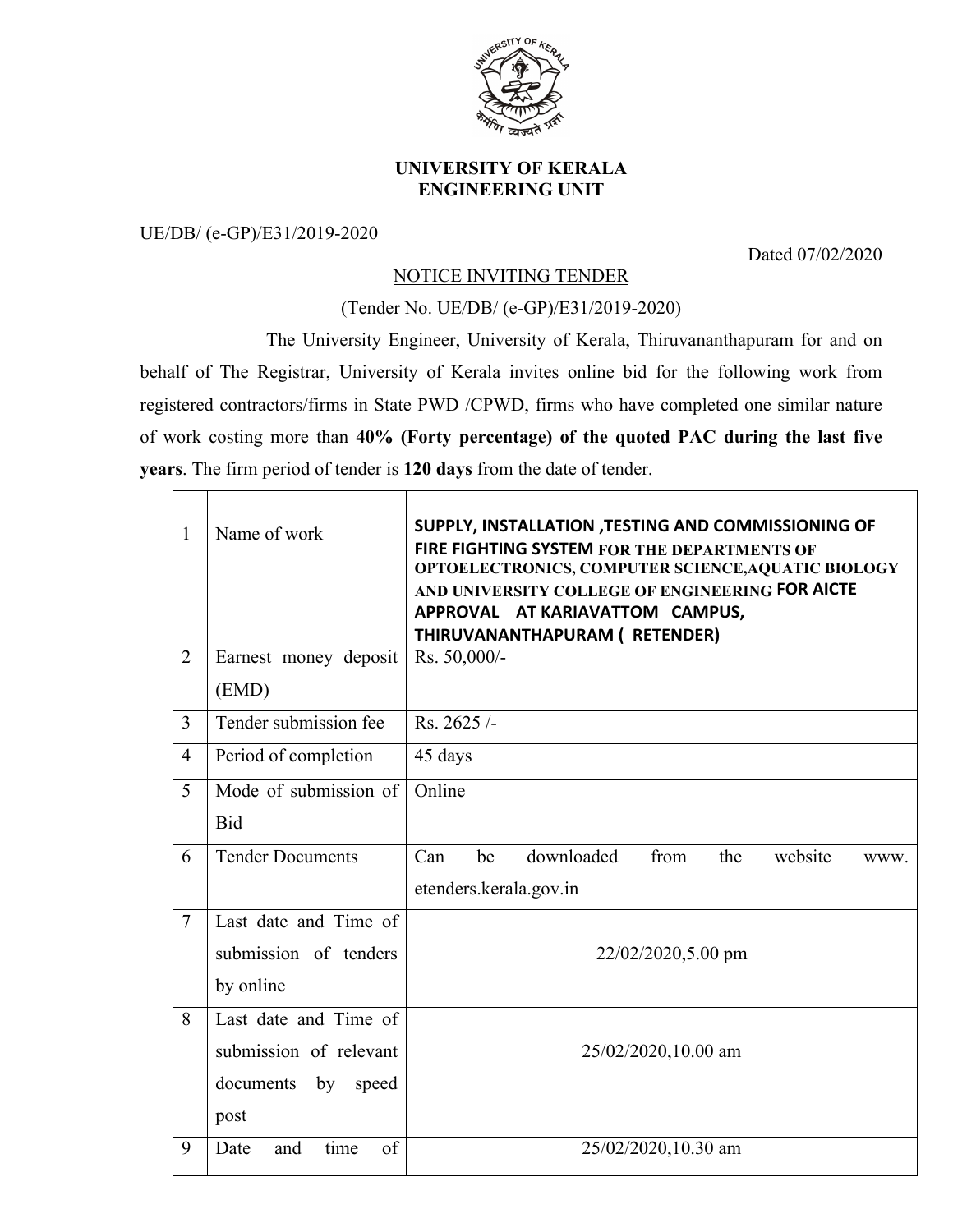| opening of tender   |                               |
|---------------------|-------------------------------|
| Estimate PAC        | Rs 46,60,887/-                |
|                     |                               |
| Class of contractor | Registered contractors/ firms |
|                     |                               |

General tender documents and tender schedule can be downloaded in  $A_4$  plain size paper free of cost from the website www.etenders.kerala.gov.in. **Duly filled up and signed tender schedule along with relevant documents should also be sent to the Registrar, University of Kerala Palayam Thiruvananthapuram, Pin-695034**, by speed post so as to reach before the date and time specified. The cover containing the documents should superscribe the name of work, tender number, and last date of submission of tender.

Documents to be submitted along with bid through online/ speed post.

| S <sub>I.No</sub> | <b>Through online</b>            | Through speed post                  |
|-------------------|----------------------------------|-------------------------------------|
|                   | Scanned copy of valid            | Copy of valid registration          |
| 1                 | registration certificate, G.S.T. | certificate, G.S.T certificate, PAN |
|                   | certificate, PAN card            | card attested by a gazetted officer |
| 2                 | Scanned copy of experience       | Copy of experience certificate      |
|                   | certificate                      | attested by a gazetted officer      |
| 3                 | Scanned copy of duly filled e-   | Duly filled e-payment requisition.  |
|                   | payment form                     |                                     |
| 4                 | Form of tender                   | Copy of Form of tender duly         |
|                   |                                  | signed by the contractor            |
| 5                 | Form 83                          | Copy of Form 83 duly signed by      |
|                   |                                  | the contractor                      |
| 6                 | e-Tender conditions              | Copy of e-Tender conditions duly    |
|                   |                                  | signed by the contractor            |

The bids shall be opened at the date and time specified. Further details can be had from the office on the undersigned on all working days during working hours. The bidders are advised to submit their bid well in advance to avoid any kind of network issues. If relevant documents through speed post are not submitted with in time, the tenders will not be considered. The selected contractors have to produce tax invoice at the time of presenting the bill.

The undersigned reserves the right to reject any or all the tenders without assigning any reason whatsoever.